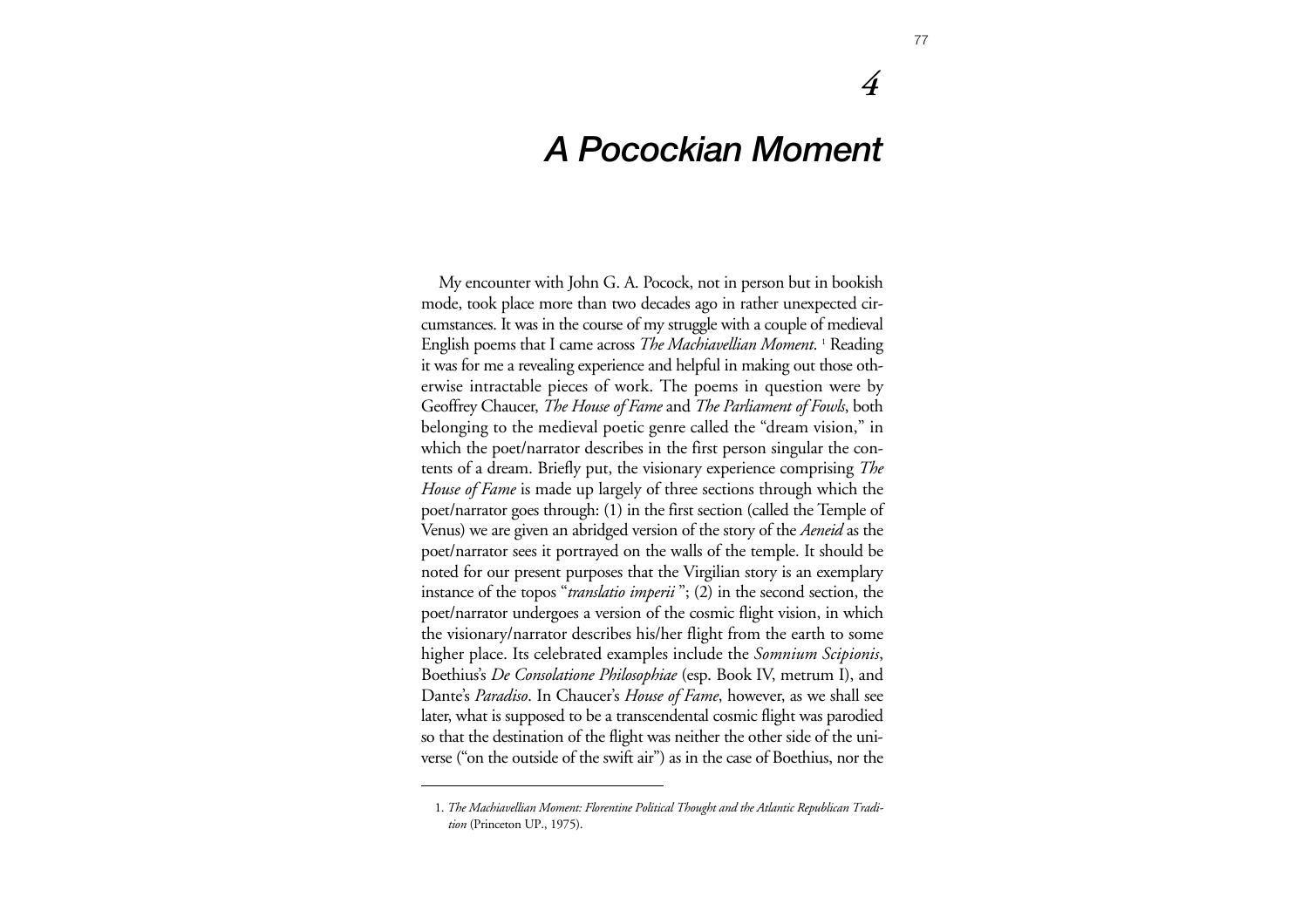Dantesque transcendental beatific vision of "Light Eternal (luce etterna)" (or "the Love which moves the sun and the other stars (l'amor che move il sole e l'altre stele)," but "the house of fame" located somewhere in the sublunary sphere, which is characteristically under the control of Natura and Fortuna, the principles of life and death, rise and fall. Goddess Fame, the queen of the house, appropriately approaches Fortuna in her characteristics; (3) in the third section is described a fabulous construction called "the house of rumour," a kind of flying house full of openings through which for variour rumours can enter. Once inside, however, what we find with the poet/narrator are just ordinary people apparently in every walk of life. They are busily engaged in communication which, however, never leads to anything: there dominates rumour, a symbol of fortune and contingency, and the whole vision abruptly closes.

The nucleus of this vision, it is not so difficult to see, lies in subversion of the visionary orientation the traditional genre of cosmic-flight. While the traditional vision enable us to grasp the distinction between appearance and reality, between this-worldly vicissitudes and other-worldly eternity, between fortune and providence, and prefer the latter, the author of *The House of Fame* holds a skeptical attitude toward the use and validity of any such transcendental orientation. Among several textual hints he leaves for his readers, the following is one of the most telling instance that reveals his subversive intention:

And thoo, thoughte y upon Boece. That writ, 'A thoughte may flee so hye Wyth fetheres of Philosophye, To passen everych element, …**<sup>2</sup>**

Here the poet suggests that the reader take a look at the corresponding passage in Boethius's *De consolatione Philosophiae* (IV, metrum I), the prime instance of the Neoplatonist topos "*itinerarium mentis*" (the Mind's Homeward Journey), where the mind, having left the prison-house of body, reminding itself of its true homeland, makes a cosmic flight toward the limits of the universe and finally passes over to the other side to find

its true home, the kingdom of God. In the place of the Kingdom of God over and beyond the limits of the universe, as I have described, Chaucer set as his vision's destination his "House of Fame"-cum-"House of Rumour," epitomes of fortune and contingency. Instead of the "mind (*mens*)" that enacts the homeward journey in Boethius, the poet of *The House of Fame* adopts the word "a thought," despite the fact that the English word "mind" would come more readily to mind as a translation of "mens." The inference is easily made that the English word "a thought," along with its countable hence divisible attribute, is better suited to Chaucer's strategy to emasculate various Neoplatonic associations the word "mind" might provoke If the word "mind" reminds us of the <sup>p</sup>latonic recollection of transcendental idea, the word "thought" with its countable individuality makes us aware of a more nominalistic kind of world-picture. **<sup>3</sup>**

As we have briefly seen, the function of traditional visionary literature is to enable us to see the distinction between appearance and reality, between this-worldly vicissitudes and other-worldly necessity, between fortune and providence, always, in favour of the latter. Pocock, you may remember, describes this state of affairs in a succinct formula: "fortune + faith = providence." **<sup>4</sup>** Following this formula, we may render the Chaucerian strategy of subversion as "providence – faith = fortune," which in fact is given in a series of formulae Pocock gives in reference to "the models so far established of an intellectual equipment which lacked means of explicating the succession of particulars in social and political time." Not only that, but his formulae actually possess almost miraculous hermeneutical power. Let us consider the formulae in full:

Experience, prudence, and the *arcana imperii*; fortune + faith = providence; providence – faith = fortune; providence + prophecy = revealed eschatology; virtue and grace. The formulae constitute the model so far established of an intellectual equipment which lacked means of explicating the succession of particulars in social and political time, so that all responses to such particular occurrences must be found somewhere

<sup>2.</sup> *The House of Fame*, II, pp. 973-75. All quotations from Chaucer in this paper are from *The Riverside Chaucer*, gen. ed. L. D. Benson (Boston, 1987).

<sup>3.</sup> For a further extended discussion of this theme, see Chapter 9 of the present volume: "From *The House of Fame* to Politico-Cultural Histories."

<sup>4.</sup> *The Machiavellian Moment*, p. 48.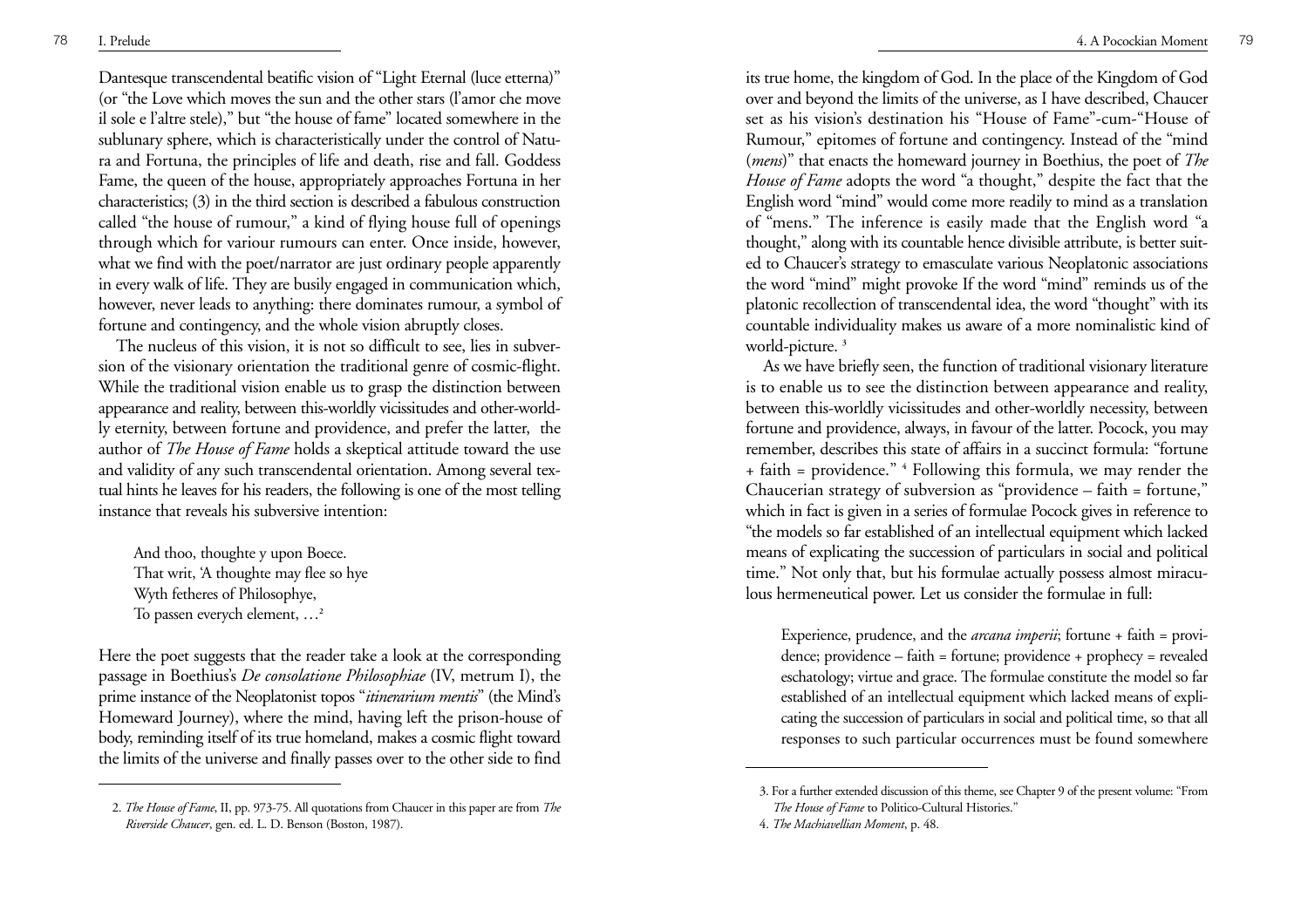between the poles of experience and grace. **<sup>5</sup>**

Chaucer's strategy in *The House of Fame* can be described in these formulae as the parodistic subversion of "fortune + faith = providence" to entail "providence – faith = fortune." But we have only dealt with the last two sections of the poem and there remains the first, the Temple of Venus with an abridged version of the *Aeneid* as above described on its walls. So far as I know there has been no convincing interpretation of the poem as a unified work of art that properly incorporates the significance of this first section. But Pocock's formulae seem to me very suggestive. (Of course, this interpretive business has nothing to do with Pocock's scholarly intention; it is merely fortuitous; "by hap," as the Elizabethan English put it.) What is suggestive is the reference to "*arcana imperii*"; the word "*arcanum imperii*" coming from Tacitus has now become more prominent for readers of *Barbarism and Religion*, **<sup>6</sup>**especially volume 3. Quoting Tacitus's dictum, "There was revealed that arcanum of state, the discovery that emperors might be made elsewhere than Rome," Pocock writes, "This arcanum, though cited nowhere in Gibbon's early chapters, was of central concern to Gibbon, as one key to the process by which the city was ruined and abandoned by its own empire; the historical process he had resolved to write" (pp. 25–26). Whether or not "this *arcanum imperii*" is the same as the "*arcana imperii*" of the formulae, we won't ask at this moment; nor will we query the precise semantic composition of the word. The word still remains to suggest, however, some unknown mechanism of the rise and fall of empire as well as its transition, "*translatio imperii*." As I understand it, it suggests the power of fate or destiny, by which for instance Aeneas is destined to establish the second Troy. If the construction of Rome is a task Fate assigned to Aeneas, it is a destiny of the same kind that Aeneas must abandon Dido. In this world-picture there is no possibly that the visionary transformation or translocation that allows the formulae "fortune + faith = providence" will be realized. It is interesting to note that Chaucer

5. Loc. cit.

describes Aeneas's betrayal of Dido as "singular profit" **<sup>7</sup>** in contradistinction to the "common profit," **<sup>8</sup>** the word commonly used for the Latin "*res publica*."

To sum up: In *The House of Fame* Chaucer seems to aim at a critique of some of the traditional models of, to use again Pocock's laconic and illuminating words, "an intellectual equipment which lacked means of explicating the succession of particulars in social and political time."

Whether *The Parliament of Fowls*, came after or before *The House of Fame* is a question about which scholars' opinions divide, but it is clear that they are closely related in term of structure as well as themes. Like *The House of Fame*, *The Parliament of Fowls* is made up of three more or less distinct sections: beginning with (1) an abridged version of the *Somnium Scipionis*, which forms the first section and is followed by description of an imaginary garden. Within the garden there are two foci of significance: (2) one is the Temple of Venus where various types of tragic love stories are depicted, and (3) the other is the parliament of fowls, in which an avian debate is conducted on the issue of the marriage between male and female birds of different kinds (or avian social classes). **<sup>9</sup>** After an interesting and sometimes querulous discussion, the decision is entrusted to Nature, who, having intervened halfway, gives a singularly unhelpful decree that the couple in question must wait till next year. With that the poem closes in the communal singing of the avian chorus.

In the first section, an abridged version of the *Somnium Scipionis*, an emphasis is placed, as might be expected, on the passage that deals with the "*res pubulica*."

All those who have saved, aided, or enlarged the commonwealth have a definite place marked off in the heavens where they may enjoy a blessed existence forever. Nothing that occurs on earth, indeed, is more gratifying to that supreme God who rules the whole universe than the establishment of the association and federation of men bound together

<sup>6.</sup> J. G. A. Pocock, *Barbarism and Religion*, vol. 1, *The Enlightenments of Edward Gibbon, 1737–1764* (Cambridge UP., 1999); vol. 2, *Narratives of Civil Government* (1999); vol. 3, *The First Decline and Fall* (2003).

<sup>7.</sup> *The House of Fame*, p. 310.

<sup>8.</sup> For a fuller discussion of the idea, see Chapter 10 of the present volume: "Commune Profit" and Libidinal Dissemination in Chaucer.

<sup>9.</sup> The argument here and hereafter is based on what I set out in Chapter 10.